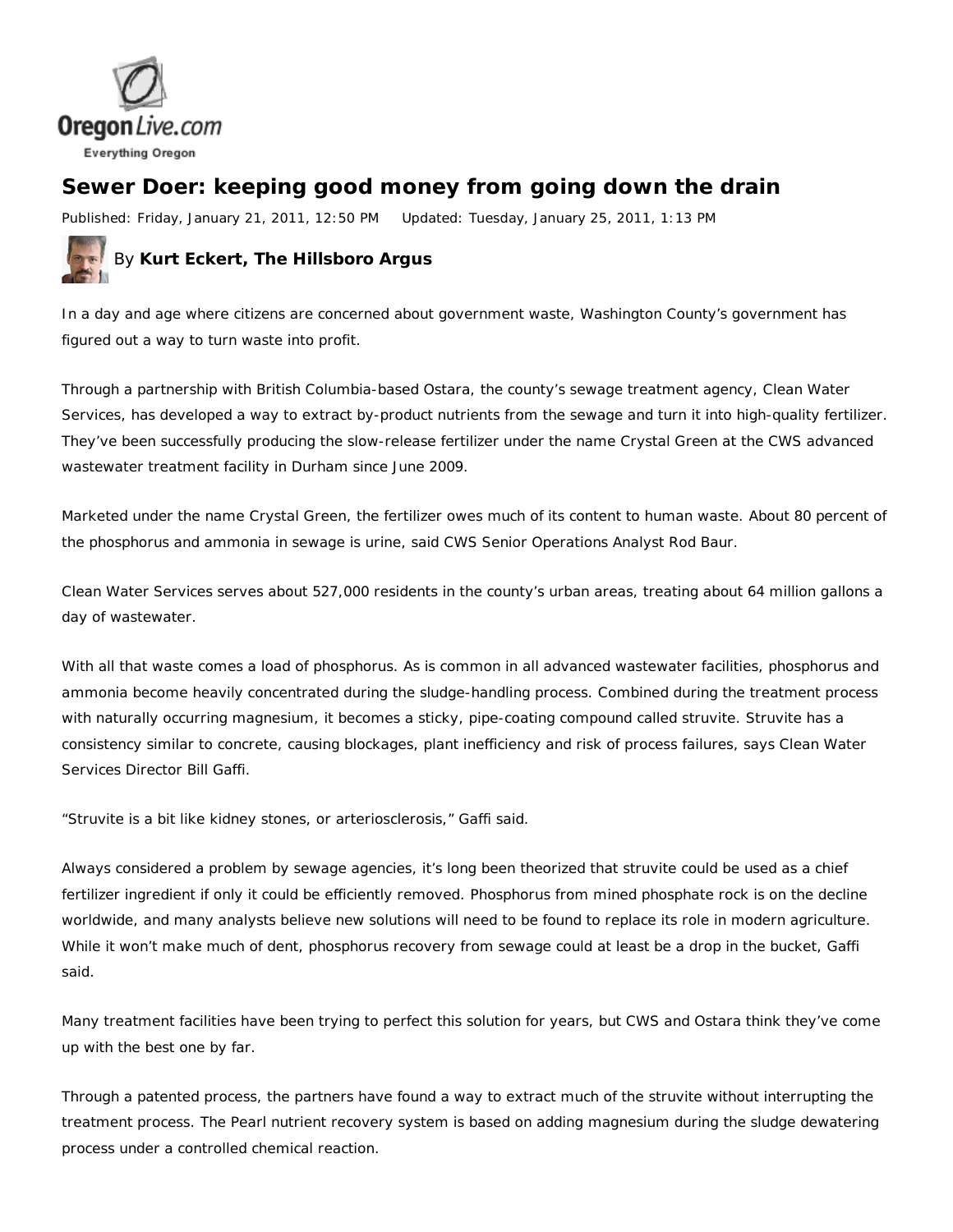Using unique geometry and up-flow velocity, Ostara's reactors produce prills, or fertilizer pellets of varying diameter for several different agricultural applications, said Rob Baur, the CWS Senior Operations Analyst who helped develop the process that unstuck the struvite from the reactor parts.

In one year of operations at the Durham treatment plant, 300 tons of struvite have been generated, representing 76,000 pounds of phosphorus and 34,000 pounds of ammonia recovered from the raw sewage.

By recovering phosphorus and other essential nutrients, Ostara improves the financial and operational efficiency, and the environmental sustainability, of Washington County's wastewater treatment facilities, Gaffi said.

Previously, all but a fraction of the phosphorus at Durham was trucked out of the plant and applied as fertilizer in spray form.

With the Ostara process removing 20 percent of the phosphorus load to the plant, the removal process became more stable and efficient. CWS is able to use less chemical solutions for struvite reduction, and decrease disposal costs, Baur said.

The resulting fertilizer is optimal for Washington County's nursery industry, he adds.

The Board of County Commissioners voted Tuesday to spend up to \$4.7 million to expand the pilot Durham program to the larger Rock Creek treatment facility in Hillsboro. Construction is slated to begin in July.

Board Chairman Andy Duyck said a program with the potential to provide benefits to the county and the environment while also creating a revenue-generating product was a breath of fresh air.

"This is the kind of innovation we'd like to expand on and foster," Duyck said.

After flushing, the efficiency of the sewer system is the last thing on most people's minds.



Michal Thompson

Clean Water Services operations analyst Rob Baur watches as streams of struvite-containing effluent enter dryers at the Durham Advanced Wastewater Treatment facility. Clean Water Services has partnered with Ostara to turn the byproducts phosphorus and ammonia from sewage into a high-quality fertilizer.

Lucky for the folks at Clean Water Services, Senior Operations Analyst Rob Baur is always looking for way to turn Washington County's wastewater into a revenue stream.

In 2007, Baur attended a conference in Florida, bringing with him better ideas for reducing struvite — the cholesterol-like buildup of magnesium, ammonia and phosphorus that coats the pipes and valves of all advanced wastewater treatment facilities — like Clean Water Services' plants in Hillsboro and Durham.